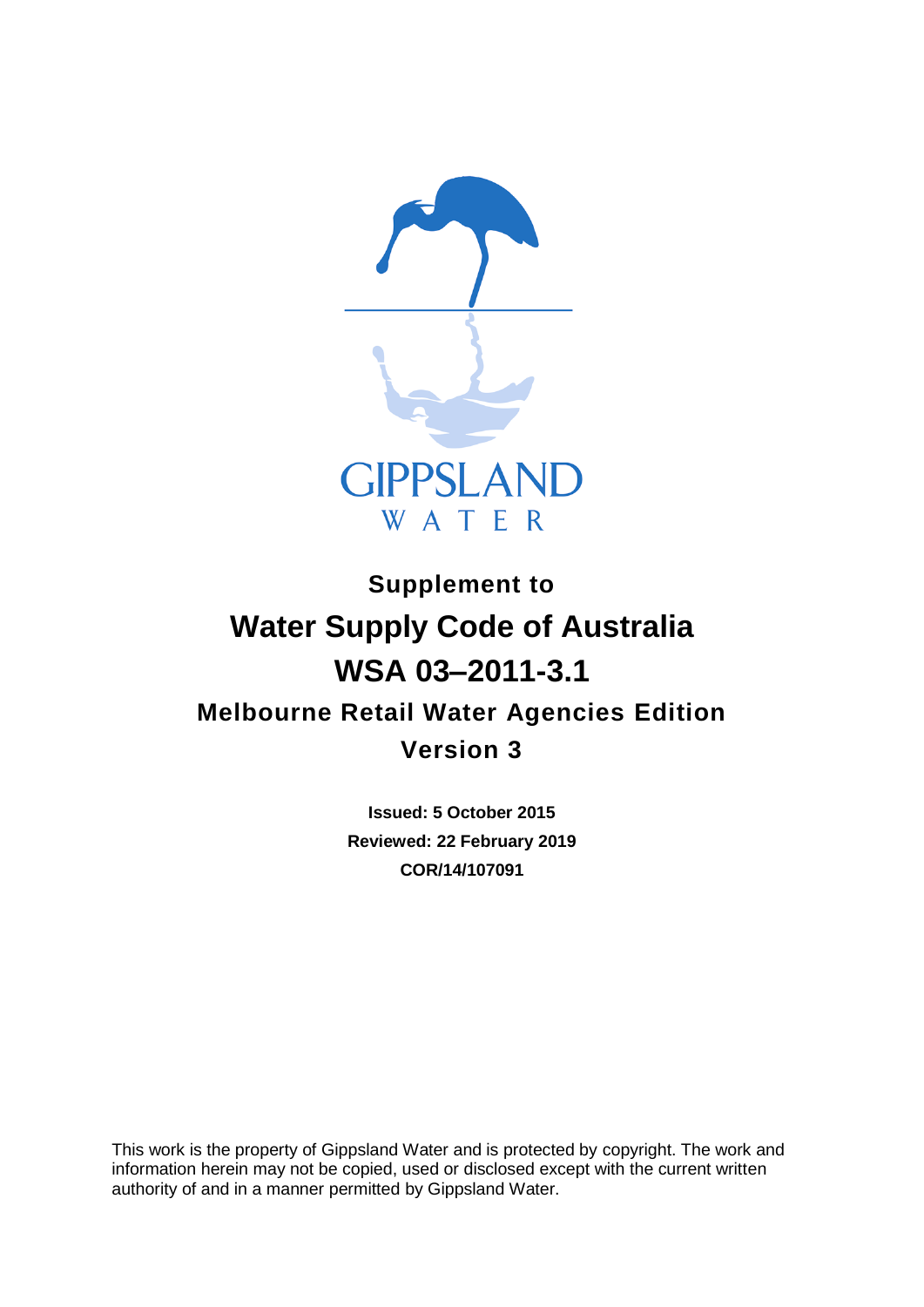

## **Document Details**

| <b>Business Owner</b>   | <b>Gippsland Water</b>                                                                                              |
|-------------------------|---------------------------------------------------------------------------------------------------------------------|
| <b>Process Owner</b>    | Asset Management                                                                                                    |
| <b>Document Title</b>   | Supplement to Water Supply Code of Australia WSA 03-2011-3.1<br>Melbourne Retail Water Agencies Edition Version 2.0 |
| <b>TRIM Record No.</b>  | COR/14/107091                                                                                                       |
| <b>Document Version</b> |                                                                                                                     |
| <b>New Review Date</b>  | As required                                                                                                         |
| <b>Print date</b>       | 9 April 2019                                                                                                        |

### **Document Authorisation**

|                      | <b>Name</b>                                                                                                                   | Date           |
|----------------------|-------------------------------------------------------------------------------------------------------------------------------|----------------|
| <b>Written by</b>    | <b>Graeme Bartle-Smith</b>                                                                                                    | 24 August 2015 |
| <b>Reviewed by</b>   | Land Development, Field Services, Water Quality and<br>Catchments, Asset Management, Asset Planning,<br><b>Asset Delivery</b> |                |
| <b>Authorised by</b> | Svetla Petkova                                                                                                                | 5 October 2015 |

### **Document History**

| <b>Version</b> | Date             | <b>Author</b>       | <b>Description of Update / Change</b>                                                            |
|----------------|------------------|---------------------|--------------------------------------------------------------------------------------------------|
|                | 5 October 2015   | Graeme Bartle-Smith | Initiation of document                                                                           |
| 2              | 9 December 2015  | Graeme Bartle-Smith | Delete requirement for 80 mm fireplugs<br>Update links to new website                            |
| 3              | 30 November 2017 | Graeme Bartle-Smith | General review and update                                                                        |
| 4              | 8 March 2019     | Joseph Daniel       | Add Asbestos Cement pipes removal<br>policy procedure and repair instructions<br>update (11.5.2) |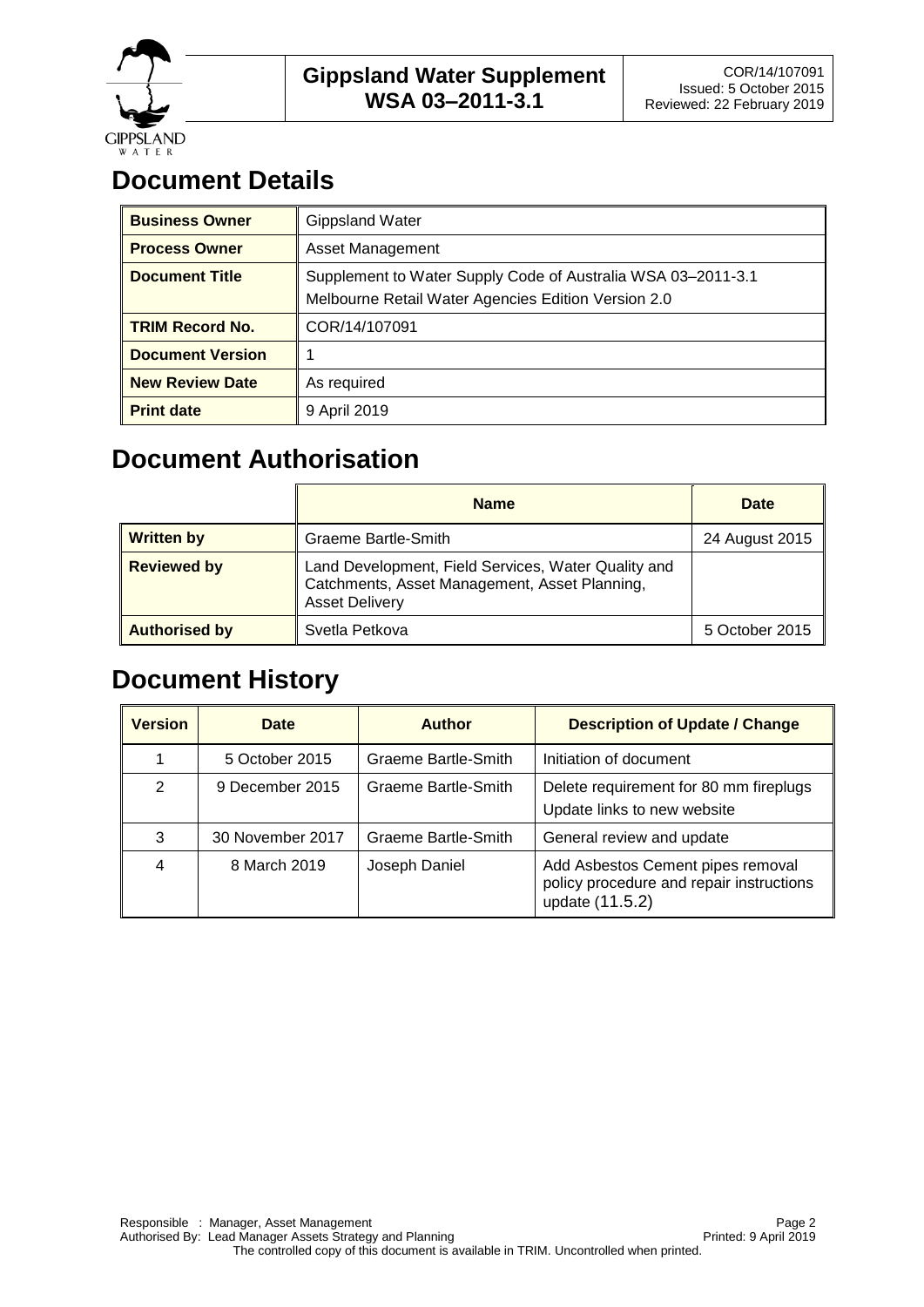

This Gippsland Water Supplement (this **Supplemest)** is to the Water Supply Code of<br>Australia WSA 03–2011-3.1 Melbourne Retail Water Agencies (MRWA) Edition Version 2.0 (the Code), including the MRWA Standard Drawings. It specifies requirements for the planning, design and construction of reticulation, distribution and transfer water mains and service pipes installed by Gippsland Water or installed by landowners and developers to be gifted to Gippsland Water upon completion.

The Code also specifies planning and design requirements for system pressure management including in-line booster pumping stations, pressure reducing valves and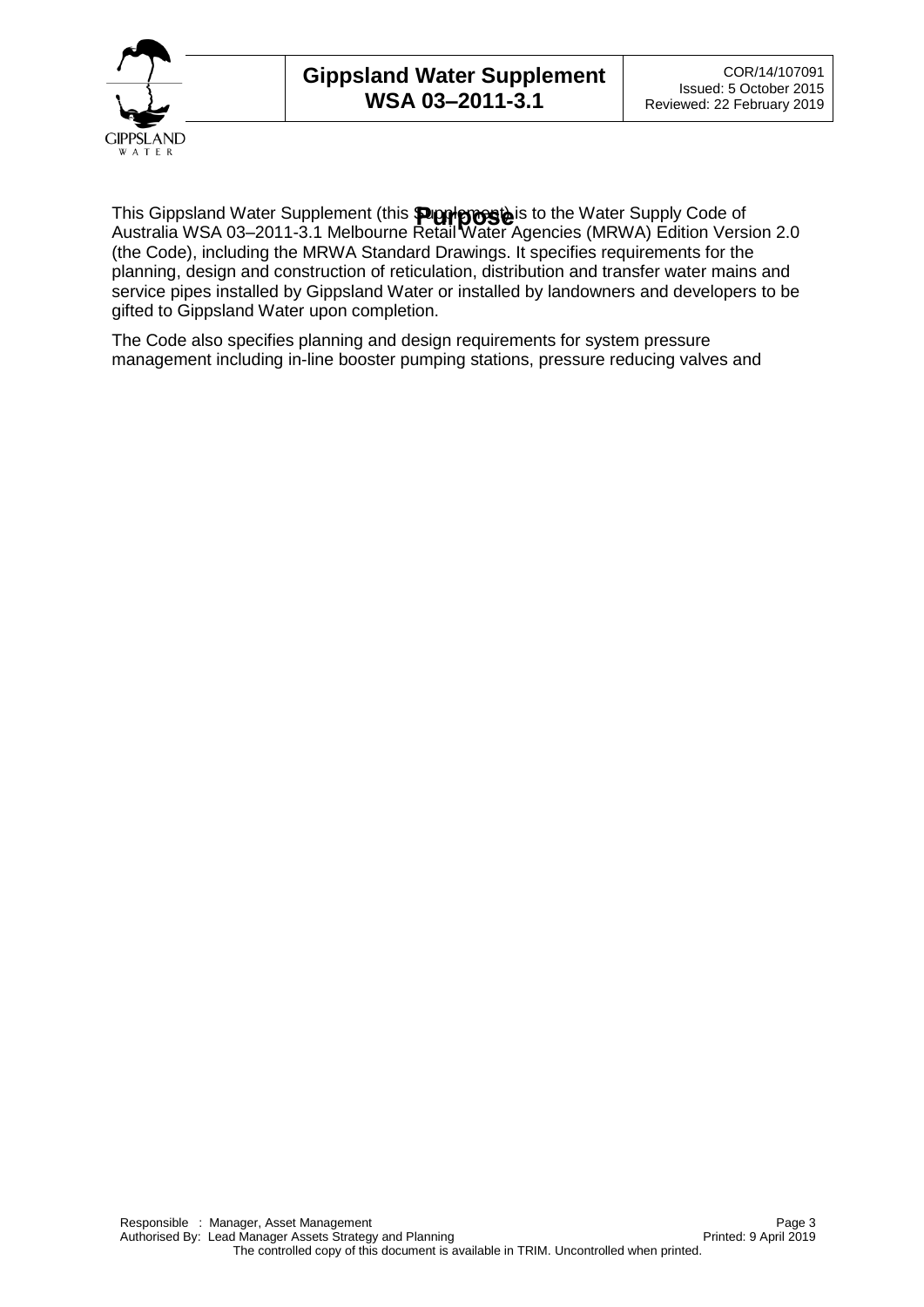

pressure sustaining valves. It also provides accompanying informative statements for planning, design and construction, which are not mandatory requirements.

#### **2. Requirements**

This Supplement adopts the requirements of the following references together with Gippsland Water's amendments to the Code and to the MRWA standard drawings. The amendments are specified in Sections 4 and 5 of this Supplement.

### **3. References**

Where internal documents are referenced, information is available from Gippsland Water. Gippsland Water maintains a reference document for internal use (COR/15/33418) to provide the source of information where the Code refers to Water Agency requirements.

- 1. Water Supply Code of Australia, WSA 03–2011-3.1, Melbourne Retail Water Agencies Edition, Version 2.0.
- 2. MRWA Standard Drawings Series [100,](http://mrwa.com.au/Documents/Standards/MRWAWSA03/100%20Series.pdf) [200,](http://mrwa.com.au/Documents/Standards/MRWAWSA03/200%20Series.pdf) [300,](http://mrwa.com.au/Documents/Standards/MRWAWSA03/300%20Series.pdf) [400](http://mrwa.com.au/Documents/Standards/MRWAWSA03/400%20Series.pdf) and [500](http://mrwa.com.au/Documents/Standards/MRWAWSA03/500%20Series.pdf)
- 3. Compliance Testing of In-Service Water Meters Code of Practice, WSA 11-2012, Version 1.1
- 4. Meter Selection and Installation Code of Practice, WSA 12-2012
- 5. Water Meter Pattern Compliance and Data Sharing Code of Practice, WSA 16-2013, Version 1.1
- 6. Standpipe and Hydrant Metering Code of Practice, WSA 17-2014, Version 1.1
- 7. Gippsland Water Preferred Electrical Equipment List (COR/14/81638)
- 8. Approvals processes for installation of vendor furnished or developer installed systems [\(https://www.gippswater.com.au/developers/information\)](https://www.gippswater.com.au/developers/information)
- 9. Gippsland Water Potable Water Systems Design Criteria (COR/10/31244)
- 10. Gippsland Water Electrical Design Process (COR/14/61117)
- <span id="page-3-3"></span>11. [Gippsland Water Drafting Specifications](https://www.gippswater.com.au/developers/information/drafting-specifications)
- <span id="page-3-4"></span>12. [Gippsland Water Pipeline Pressure Testing Procedure](https://www.gippswater.com.au/developers/information/information-design-consultants) (COR/04/12584)
- 13. [MRWA Backfill Specification 04-03.1-2006](https://www.gippswater.com.au/developers/information/national-codes-our-addendums) (COR/15/15017)
- 14. Water and Wastewater Property Servicing Policy (COR/09/4492)
- 15. Policy for Water and Wastewater Easements (COR/02/22771)
- 16. [Linear Assets Decommissioning Procedure](https://www.gippswater.com.au/application/files/4515/5251/6254/Linear_Asset_Decommissioning_Procedure.DOCX) (COR/13/63980)
- <span id="page-3-5"></span>17. [Colour Standard for Pipe, Pipe Wrappings, Detectable Pipe Marker Tape and Valve](https://www.gippswater.com.au/developers/information/information-accredited-pipelayers)  [Surrounds](https://www.gippswater.com.au/developers/information/information-accredited-pipelayers) (COR/15/34922)
- 18. Standard PRV Cubicle Instrumentation & Control Drawings (A2-48380 Index Sheet)
- 19. Standard PRV Drawings (A1-48783 Key Sheet)
- <span id="page-3-0"></span>20. Gippsland Water Standard Drawing Water and Sewer Reticulation Networks Typical Air and Scour Valve Arrangements (A3-53024 Key Sheet)
- 21. Gippsland Water Standard Drawing Water and Sewer Reticulation Networks Typical Non-trafficable Pit Cover Details (A1-53035)
- 22. [Gippsland Water Standard Drawing Water Networks Typical Property Service Detail](https://www.gippswater.com.au/developers/information/information-accredited-pipelayers) (A1-59295)
- <span id="page-3-1"></span>23. Gippsland Water Standard Drawing Water Networks Swab Launching Pit (A1-59296)
- <span id="page-3-2"></span>24. Gippsland Water Standard Drawing Water Networks Swab Receiver Pit (A1-59297)
- 25. [Gippsland Water typical drawings water and sewer reticulation extensions](https://www.gippswater.com.au/developers/information/drafting-specifications) (refer Drafting Specification)
- 26. [Gippsland Water Water Supply and Sewerage Easements Policy](https://www.gippswater.com.au/application/files/7414/7139/7706/WATER_SUPPLY_AND_SEWERAGE_EASEMENTS_POLICY.pdf)
- 27. [Asbestos Cement Pipe Repair and Removal Instruction](https://www.gippswater.com.au/application/files/8215/5251/6226/Asbestos_Cement_Pipe_Repair_and_Removal_Instruction.DOCX) (COR/03/11055)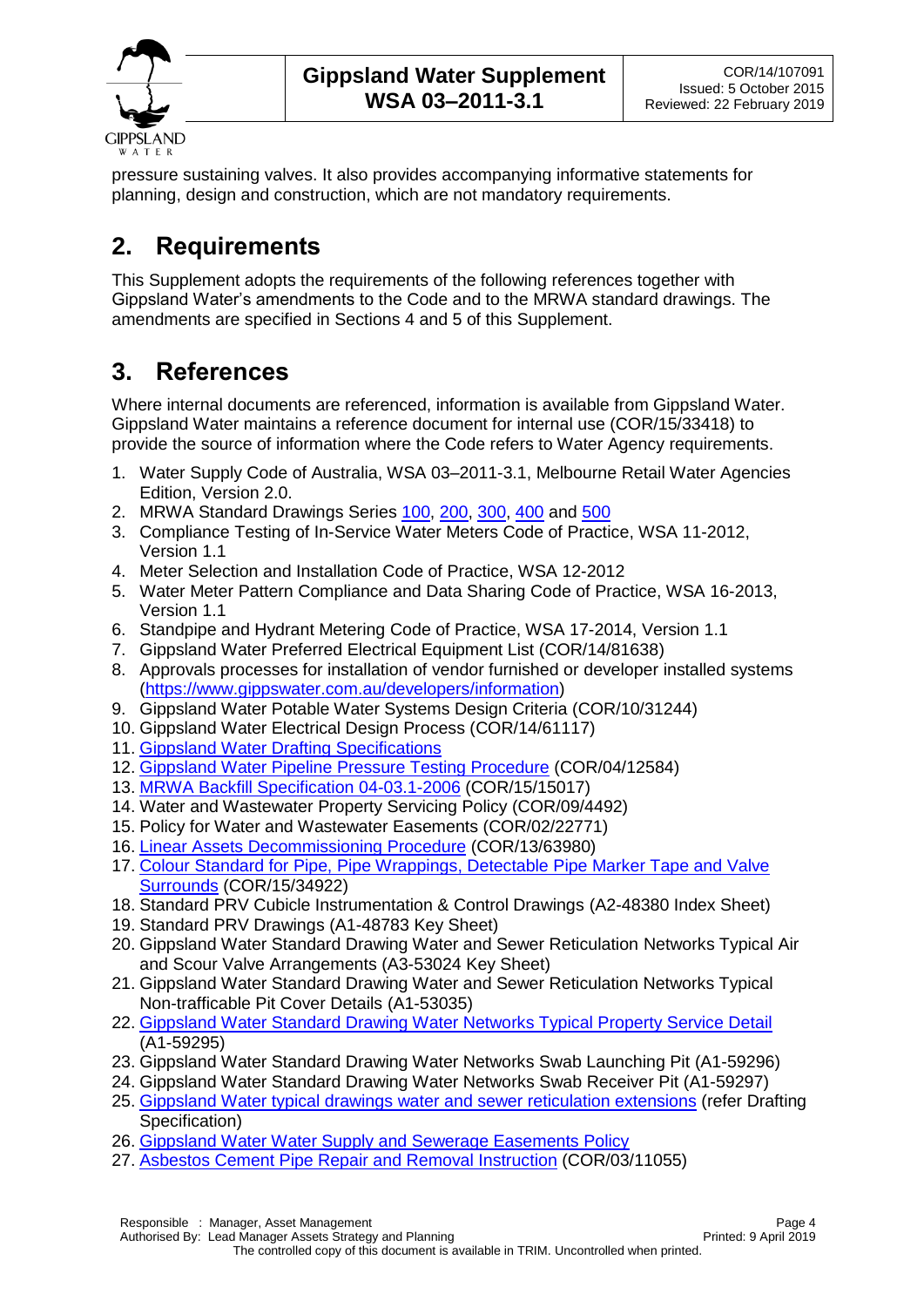

#### **4. Amendments to WSA 03-2011-3.1, MRWA Edition Version 2.0**

References in brackets in the tables apply to the reference list above.

#### **Table 1. Amendments to Part 0 Glossary of Terms Abbreviations and References**

| Main Type            | <b>Definition</b>                                                                                                                                                   |
|----------------------|---------------------------------------------------------------------------------------------------------------------------------------------------------------------|
| <b>Transfer main</b> | A water main that conveys raw water from a harvesting source to a treatment plant.<br>Generally, direct connection to transfer mains by customers is not permitted. |

**Table 2. Amendments to Part 1 Planning and Design**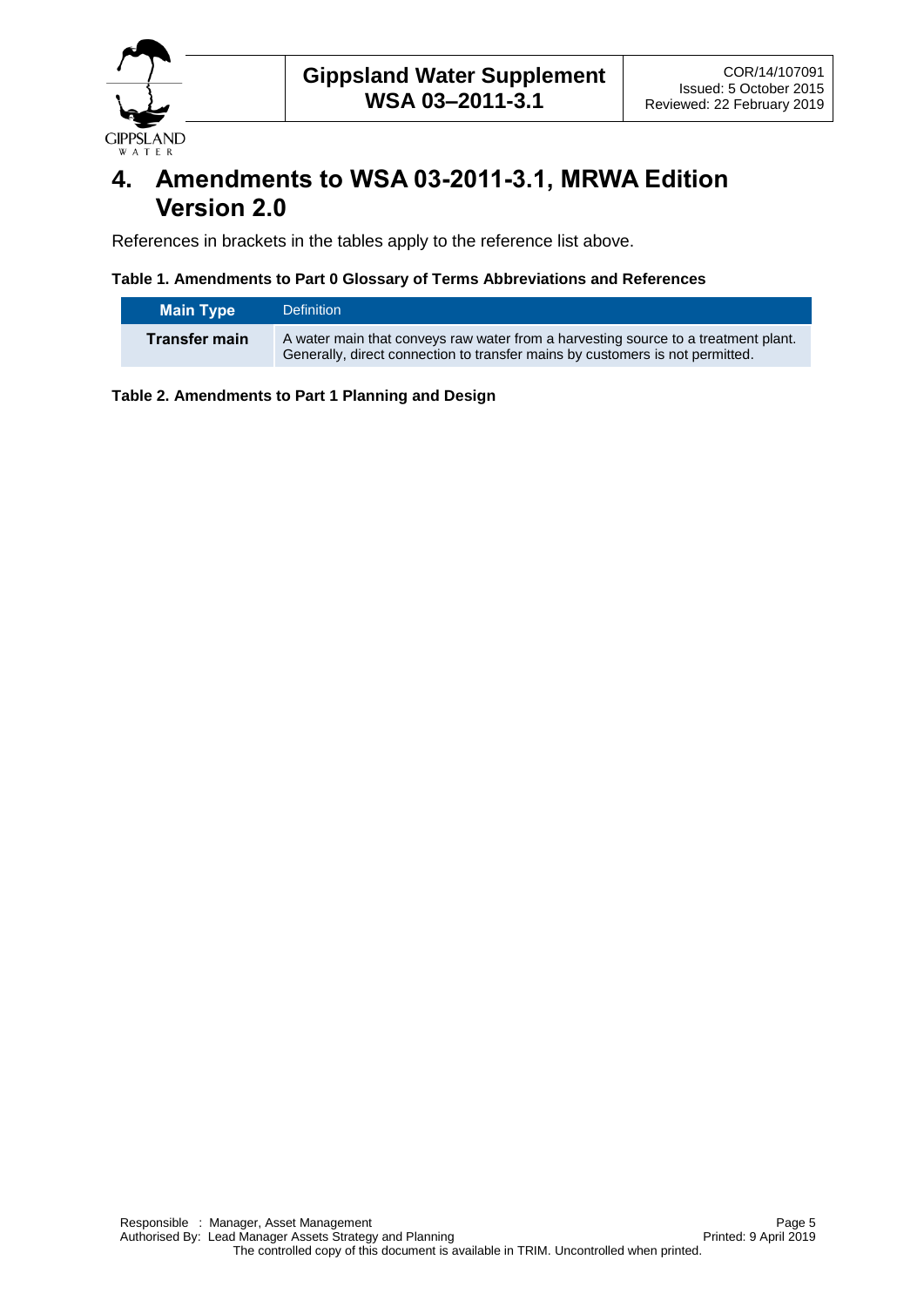

| <b>Section</b> | <b>Amendment</b>                                                                                                                                                                                                                                                                                                                                                                                                                                                                                                                                                                                                                                                                                                                                                                                 |                                                                                                                                                                    |                                                                                                    |                                                              |                                                    |  |
|----------------|--------------------------------------------------------------------------------------------------------------------------------------------------------------------------------------------------------------------------------------------------------------------------------------------------------------------------------------------------------------------------------------------------------------------------------------------------------------------------------------------------------------------------------------------------------------------------------------------------------------------------------------------------------------------------------------------------------------------------------------------------------------------------------------------------|--------------------------------------------------------------------------------------------------------------------------------------------------------------------|----------------------------------------------------------------------------------------------------|--------------------------------------------------------------|----------------------------------------------------|--|
| 1.2.3          | The concept plan shall include a Basis of Design Report that provides:<br>1. options considered for meeting requirements of the WSAA Code and Gippsland                                                                                                                                                                                                                                                                                                                                                                                                                                                                                                                                                                                                                                          |                                                                                                                                                                    |                                                                                                    |                                                              |                                                    |  |
|                | Water;<br>2. justifications for necessary exceptions to requirements of the WSAA Code and this<br>Supplement;                                                                                                                                                                                                                                                                                                                                                                                                                                                                                                                                                                                                                                                                                    |                                                                                                                                                                    |                                                                                                    |                                                              |                                                    |  |
|                | Gippsland Water's Infrastructure Servicing Plan.                                                                                                                                                                                                                                                                                                                                                                                                                                                                                                                                                                                                                                                                                                                                                 | 3. where a development is part of a longer-term multi-stage development, how the<br>proposed infrastructure will meet the requirements of the full development and |                                                                                                    |                                                              |                                                    |  |
| 4.1            | Gippsland Water defers to the approval requirements of MRWA. Where City West<br>Water, Yarra Valley and South East Water differ, contact Gippsland Water for approval<br>requirements, unless otherwise specified in this document.                                                                                                                                                                                                                                                                                                                                                                                                                                                                                                                                                              |                                                                                                                                                                    |                                                                                                    |                                                              |                                                    |  |
|                | The following specific limitations shall apply to water supply system products:<br>1. Series 2 MRS 450 PN16, PVC-O pipe or Series 2 PN16 PVC-M pipe with<br>elastomeric sealing joints shall be used for reticulation mains, with exceptions as<br>defined in Point 2 and with restrictions specified by MRWA.<br>2. GRP pipe shall not be used for reticulation mains.<br>3. Elastomeric seals for PVC pipe shall be EPDM, except SBR may alternatively be<br>used with PVC-O.<br>4. Reticulation main fittings shall be Ductile Iron PN35 with fusion bonded polymeric<br>lining and coating unless otherwise specified in the design.<br>5. The minimum size for valves is DN100<br>6. The material and series codes of water pipes shall be shown on design and as-<br>constructed drawings. |                                                                                                                                                                    |                                                                                                    |                                                              |                                                    |  |
| 5.1.1          |                                                                                                                                                                                                                                                                                                                                                                                                                                                                                                                                                                                                                                                                                                                                                                                                  |                                                                                                                                                                    | The coordinate system shall be GDA 94 MGA Zone 55.                                                 |                                                              |                                                    |  |
| 5.4.4          | Refer also to Gippsland Water's Water Supply and Sewerage Easements Policy,<br>available on Gippsland Water's web site.                                                                                                                                                                                                                                                                                                                                                                                                                                                                                                                                                                                                                                                                          |                                                                                                                                                                    |                                                                                                    |                                                              |                                                    |  |
| 5.10           | Temporary and permanent ends of water mains ≥DN100 shall be terminated with<br>90-degree 'Duck foot' bends with hydrants. Hydrant Tees shall not be used for<br>terminating mains.                                                                                                                                                                                                                                                                                                                                                                                                                                                                                                                                                                                                               |                                                                                                                                                                    |                                                                                                    |                                                              |                                                    |  |
|                | Washout assemblies shall be installed to terminate reduced-sized mains in court bowls,<br>cul-de-sacs and on dead ends (drawing MRWA-W-109, Detail D).                                                                                                                                                                                                                                                                                                                                                                                                                                                                                                                                                                                                                                           |                                                                                                                                                                    |                                                                                                    |                                                              |                                                    |  |
| 5.13(e)        | Refer to Gippsland Water's Linear Assets Decommissioning Procedure (16).                                                                                                                                                                                                                                                                                                                                                                                                                                                                                                                                                                                                                                                                                                                         |                                                                                                                                                                    |                                                                                                    |                                                              |                                                    |  |
| 6.2.2.3(c)     | In-line booster pumps shall not be used for individual properties.                                                                                                                                                                                                                                                                                                                                                                                                                                                                                                                                                                                                                                                                                                                               |                                                                                                                                                                    |                                                                                                    |                                                              |                                                    |  |
| 7.8            | Water mains permanently located above ground shall be of either ductile iron or mild<br>steel pipe and appropriately protected against corrosion (FBE coated or sintakoted).                                                                                                                                                                                                                                                                                                                                                                                                                                                                                                                                                                                                                     |                                                                                                                                                                    |                                                                                                    |                                                              |                                                    |  |
| 8.2.2.2        | Sp-Sp, So-So and FI-FI gate valves are acceptable. Axial restraint is required on all<br>valves.                                                                                                                                                                                                                                                                                                                                                                                                                                                                                                                                                                                                                                                                                                 |                                                                                                                                                                    |                                                                                                    |                                                              |                                                    |  |
| 8.2.2.3        |                                                                                                                                                                                                                                                                                                                                                                                                                                                                                                                                                                                                                                                                                                                                                                                                  |                                                                                                                                                                    | Amend paragraph two to read: Butterfly valves shall be clockwise closing.                          |                                                              |                                                    |  |
| 8.2.3          |                                                                                                                                                                                                                                                                                                                                                                                                                                                                                                                                                                                                                                                                                                                                                                                                  | Add the following row to Table MRWA 8.5                                                                                                                            |                                                                                                    |                                                              |                                                    |  |
|                |                                                                                                                                                                                                                                                                                                                                                                                                                                                                                                                                                                                                                                                                                                                                                                                                  | <b>Resilient</b><br><b>Seated</b><br>Gate<br><b>Valves</b>                                                                                                         | <b>Resilient</b><br><b>Seated Gate</b><br><b>Valves with</b><br><b>Integrated</b><br><b>Bypass</b> | <b>Metal</b><br><b>Wedge</b><br><b>Gate</b><br><b>Valves</b> | <b>Butterfly</b><br><b>Valves</b>                  |  |
|                | <b>Gippsland</b><br><b>Water</b>                                                                                                                                                                                                                                                                                                                                                                                                                                                                                                                                                                                                                                                                                                                                                                 | <b>Buried valves</b><br>≤DN375                                                                                                                                     | Where space<br>is insufficient<br>for flanged<br>bypass valve<br>plus hydrants                     | Not normally<br>used                                         | Above-<br>ground<br>valves and<br>valves<br>>DN375 |  |
| 8.2.4          | Table 8.2: Gippsland Water adopts City West Water's criteria.                                                                                                                                                                                                                                                                                                                                                                                                                                                                                                                                                                                                                                                                                                                                    |                                                                                                                                                                    |                                                                                                    |                                                              |                                                    |  |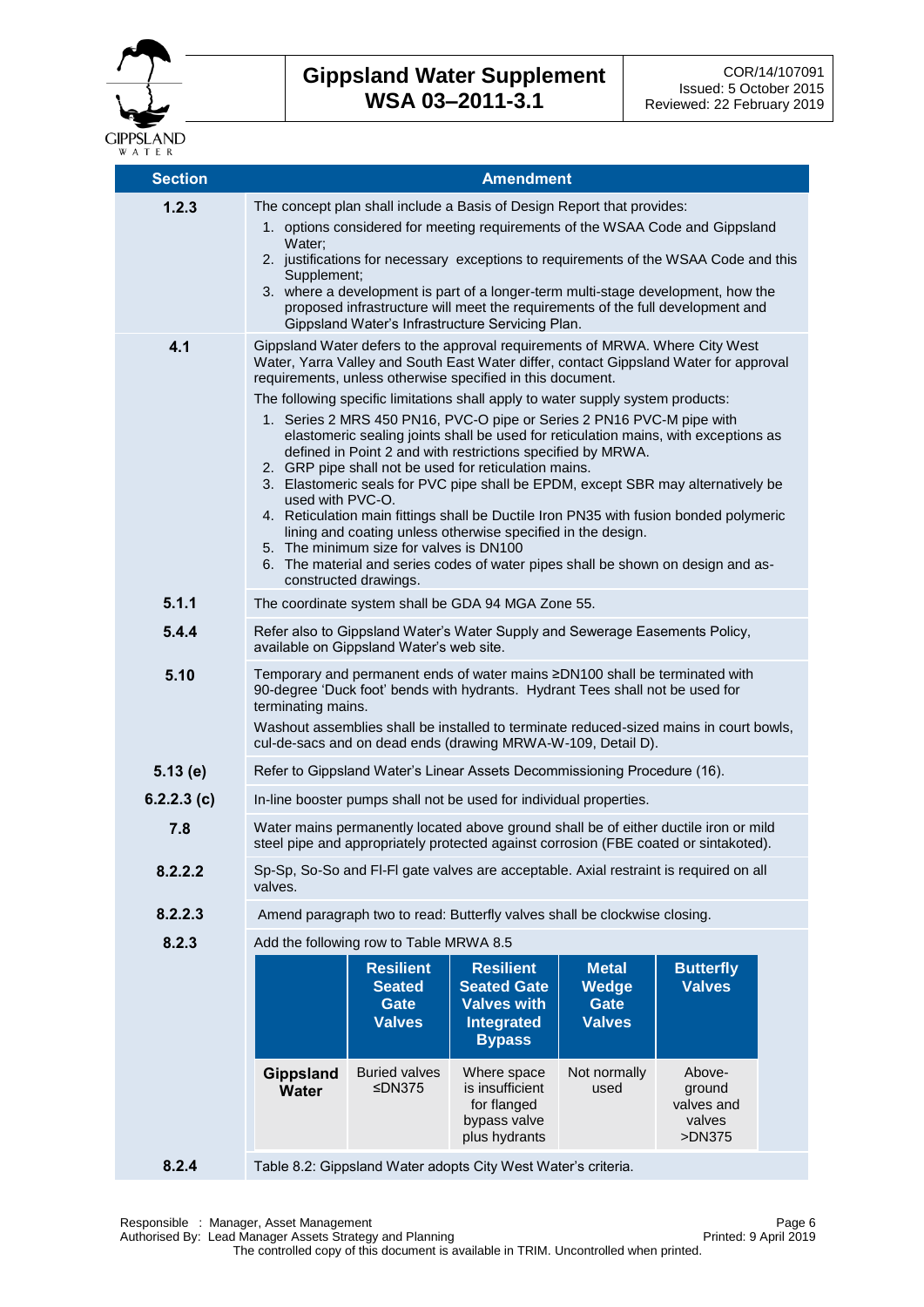

| <b>Section</b> | <b>Amendment</b>                                                                                                                                                                                                                                                      |
|----------------|-----------------------------------------------------------------------------------------------------------------------------------------------------------------------------------------------------------------------------------------------------------------------|
| 8.2.7.4        | Arrangement (A) is preferred.                                                                                                                                                                                                                                         |
| 8.3.3          | The design of PRVs shall comply with Gippsland Water standard PRV drawings (18, 19)<br>in place of Figures 8.20, 8.21 and 8.22 of the Code.                                                                                                                           |
| 8.6.1          | Delete reference to drawing MRWA-W-307. Refer to Gippsland Water Standard Drawing<br>Typical Air and Scour Valve Arrangements (20).                                                                                                                                   |
| 8.7            | Permanent swabbing points, where required by Gippsland Water, shall be designed with<br>reference to Gippsland Water Standard Drawings Swab Launching and Receiver Pits<br>$(23 \text{ and } 24)$ .                                                                   |
| 8.8.4          | Only spring hydrants shall be used.                                                                                                                                                                                                                                   |
| 8.8.8          | Table MRWA 8.6: CWW and CFA requirements shall be adopted.                                                                                                                                                                                                            |
| 9.2.1          | The layout and formatting of design drawings and specifications shall comply with<br>Gippsland Water's Drafting Specifications (11).                                                                                                                                  |
| 9.2.4          | Add to the list of information to be shown on design drawings:<br>Assets to be disused.<br>(ab)                                                                                                                                                                       |
| 9.4            | For subdivisions with less than 30 m of new pipeline installation, as-constructed<br>drawings can be presented as "Field Notes".<br>As constructed drawings and Field Notes shall contain information specified in<br>Gippsland Water's Drafting Specifications (11). |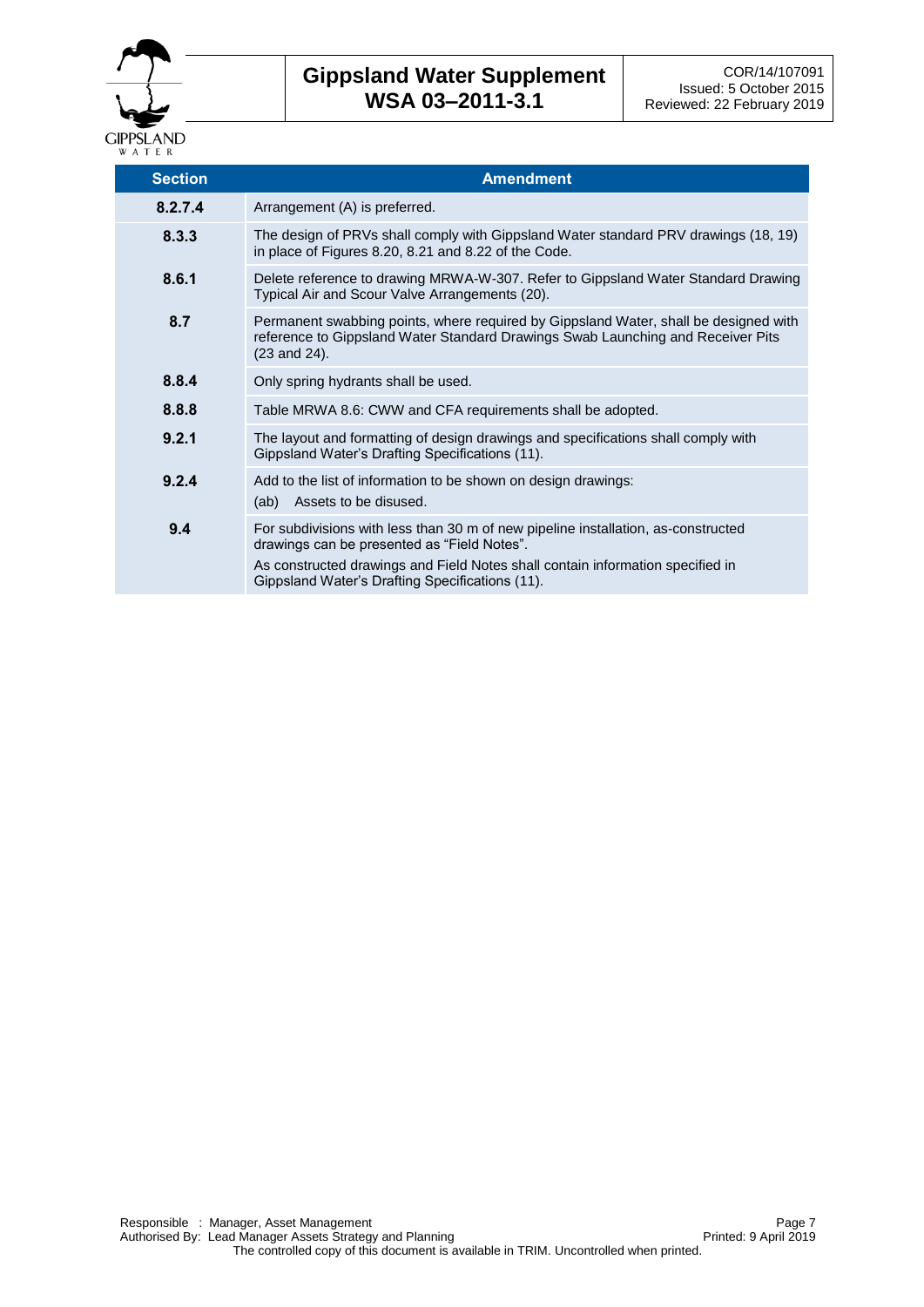

#### **Table 3. Amendments to Part 2 Construction**

| <b>Section</b> | <b>Amendment</b>                                                                                                                                                                                                                                                                                                                                                                                                                                                                                                                                                                                                                                                                                                                                                                                                                                                                                |
|----------------|-------------------------------------------------------------------------------------------------------------------------------------------------------------------------------------------------------------------------------------------------------------------------------------------------------------------------------------------------------------------------------------------------------------------------------------------------------------------------------------------------------------------------------------------------------------------------------------------------------------------------------------------------------------------------------------------------------------------------------------------------------------------------------------------------------------------------------------------------------------------------------------------------|
| 11.2           | South East Water's preferred process shall be used.                                                                                                                                                                                                                                                                                                                                                                                                                                                                                                                                                                                                                                                                                                                                                                                                                                             |
| 11.4.1         | Delete clause content and replace with:<br>Gippsland Water will provide notification to each property owner and resident who will<br>be affected by the works.<br>The pipe layer or design consultant shall make application to Gippsland Water to<br>shutdown water mains at least 10 working days prior to proposed works using Form<br>3W, available from Gippsland Water's website.                                                                                                                                                                                                                                                                                                                                                                                                                                                                                                         |
| 11.5.2         | Gippsland Water will not currently consider the use of pipe cracking in its renewal work<br>in light of current Worksafe directives. Should circumstances require Gippsland Water<br>to consider pipe cracking as a preferred option in the future, it will only do so when risk<br>assessments have demonstrated that it is the most appropriate technique and when<br>exemptions can be obtained from Worksafe. Approval of a General Manger will be<br>required to sign off on the risk management assessment.<br>Disused and redundant water mains shall be 'decommissioned in place' as per<br>Gippsland Water's Linear Assets Decommissioning Procedure (Reference 16).<br>Parts of asbestos pipes which needs to be removed or repaired shall be carried out as<br>per Gippsland Water's "Asbestos Cement Pipe Repair and Removal Instruction"<br>Procedure Reference 27.( COR/03/11055) |
| 11.9           | Under-pressure cut-ins shall be carried out by Gippsland Water accredited pipe layers<br>or pipe layers who have been awarded a contract by Gippsland Water for the works.<br>The list of accredited pipe layers is on Gippsland Water's website.                                                                                                                                                                                                                                                                                                                                                                                                                                                                                                                                                                                                                                               |
| 12.1           | Refer to the amendment to Section 4.1 of this Supplement.                                                                                                                                                                                                                                                                                                                                                                                                                                                                                                                                                                                                                                                                                                                                                                                                                                       |
| 12.8.2         | Gate valves shall be anticlockwise closing. Butterfly valves shall be clockwise closing<br>unless otherwise specified by Gippsland Water.                                                                                                                                                                                                                                                                                                                                                                                                                                                                                                                                                                                                                                                                                                                                                       |
| 19.3.1         | Refer to MRWA Backfill Specification No. 04-03.1, 2006 (13)                                                                                                                                                                                                                                                                                                                                                                                                                                                                                                                                                                                                                                                                                                                                                                                                                                     |
| 19.4           | Hydrostatic pressure testing results shall be recorded in compliance with Gippsland<br>Water's Pressure Testing Procedure (12).                                                                                                                                                                                                                                                                                                                                                                                                                                                                                                                                                                                                                                                                                                                                                                 |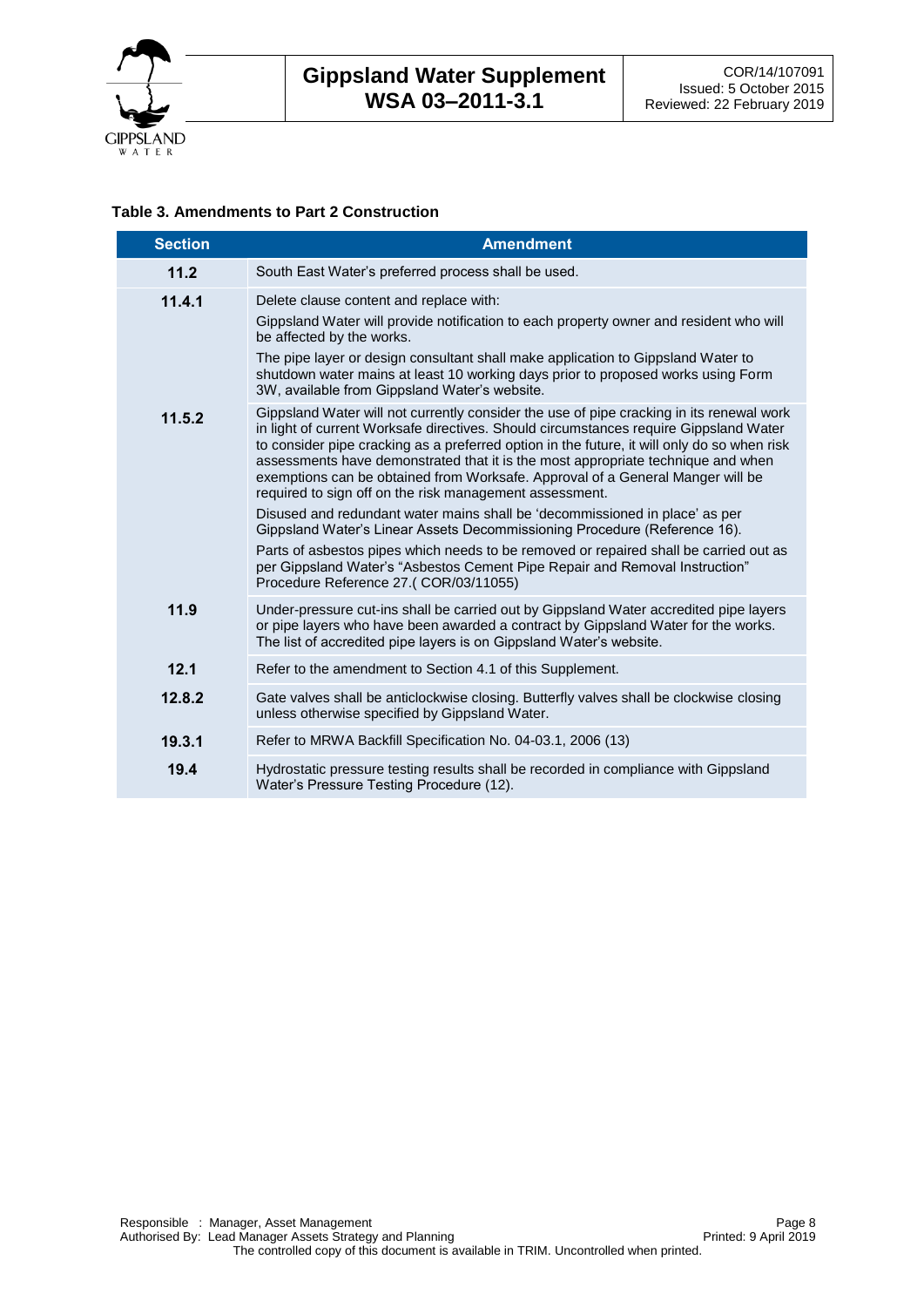

## **5. Amendments to MRWA Standard Drawings**

**Table 4. Amendments to Standard Drawings**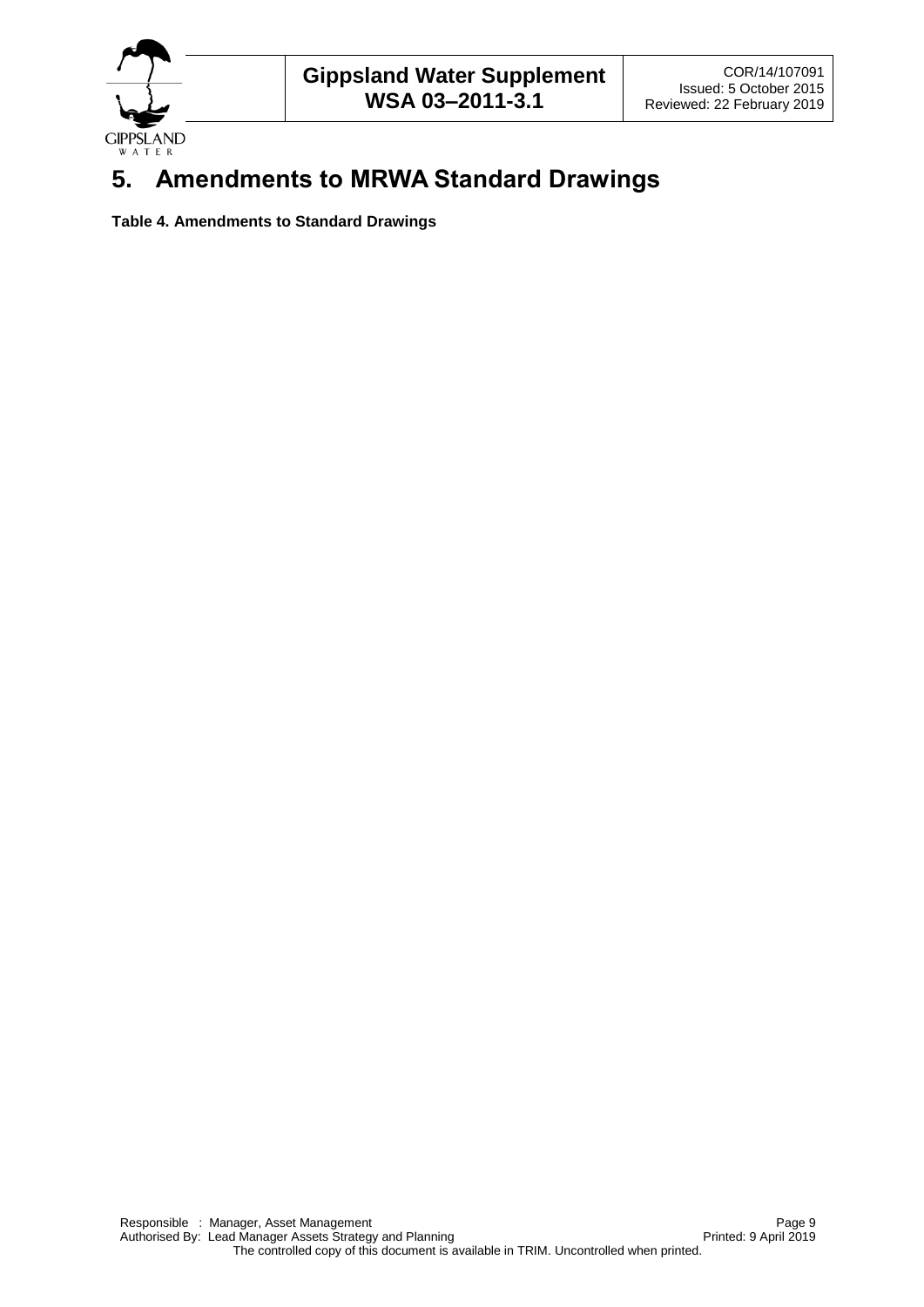

| <b>Drawing</b>     | <b>Amendment</b>                                                                                                                                                                                                                                                                                                                                                                                                                   |                                |                                                                                                                                                          |                                                                           |                                                                                                                                                                                                                                                                 |
|--------------------|------------------------------------------------------------------------------------------------------------------------------------------------------------------------------------------------------------------------------------------------------------------------------------------------------------------------------------------------------------------------------------------------------------------------------------|--------------------------------|----------------------------------------------------------------------------------------------------------------------------------------------------------|---------------------------------------------------------------------------|-----------------------------------------------------------------------------------------------------------------------------------------------------------------------------------------------------------------------------------------------------------------|
| <b>MRWA-W-102A</b> | Refer also to Gippsland Water Drafting Specification (11) for additional detail required<br>for layout drawings and field notes.                                                                                                                                                                                                                                                                                                   |                                |                                                                                                                                                          |                                                                           |                                                                                                                                                                                                                                                                 |
| <b>MRWA-W-105</b>  | Table 1: CWW requirements shall be adopted.                                                                                                                                                                                                                                                                                                                                                                                        |                                |                                                                                                                                                          |                                                                           |                                                                                                                                                                                                                                                                 |
|                    | Table 2: Add row:                                                                                                                                                                                                                                                                                                                                                                                                                  |                                |                                                                                                                                                          |                                                                           |                                                                                                                                                                                                                                                                 |
|                    |                                                                                                                                                                                                                                                                                                                                                                                                                                    |                                | SDN375<br><b>Divide</b><br><b>Valves</b>                                                                                                                 | <b>&gt;DN375</b><br><b>Divide</b><br><b>Valves</b>                        |                                                                                                                                                                                                                                                                 |
|                    |                                                                                                                                                                                                                                                                                                                                                                                                                                    | <b>Gippsland</b><br>Water      | Resilient<br>Seated Gate<br>Valve                                                                                                                        | <b>Butterfly Valve</b>                                                    |                                                                                                                                                                                                                                                                 |
| <b>MRWA-W-108</b>  |                                                                                                                                                                                                                                                                                                                                                                                                                                    |                                | CWW requirements shall be adopted.<br>Detail D shall be used for end of mains.                                                                           | intersection shall be provided in all residential cul-de-sacs.            | Refer Arrangement A: Note 3 applies to valve referred to at Detail C. Valve shown at                                                                                                                                                                            |
| <b>MRWA-W-109</b>  | Delete Detail A. The valve to be installed in this location shall be DN100 gate valve to<br>be connected through a DN100 branch tee.<br>Delete Detail C.<br>Amend Detail B to include DN100 gate valve, if required (refer amendment to<br>Arrangement A of drawing MRWA-W-108). The gate valve is to be between item 2<br>(blank flange tapped off-centre) and item 3 (hydrant tee).<br>Delete Detail E, which shall not be used. |                                |                                                                                                                                                          |                                                                           |                                                                                                                                                                                                                                                                 |
| <b>MRWA-W-110</b>  | Detail A, Detail D and Detail E: the end of service location zone shall be between 1.5 m<br>and 2.0 m from the road-reserve property boundary.<br>Detail C: The property end of service detail shall comply with Gippsland Water Standard<br>Drawing Typical Property Service Detail (22).<br>Detail C: Cover for property end of service shall be as defined in General Note 8.3.                                                 |                                |                                                                                                                                                          |                                                                           |                                                                                                                                                                                                                                                                 |
| <b>MRWA-W-201</b>  |                                                                                                                                                                                                                                                                                                                                                                                                                                    |                                | Backfill and compaction shall be in accordance with<br>MRWA Backfill Specification 04-03.1-2006 (13).<br>Scoria shall not be used as embedment material. |                                                                           |                                                                                                                                                                                                                                                                 |
| <b>MRWA-W-202</b>  | 600 mm.                                                                                                                                                                                                                                                                                                                                                                                                                            |                                |                                                                                                                                                          |                                                                           | The minimum cover for pipes ≤DN600 in residential non-trafficable areas shall be                                                                                                                                                                                |
| <b>MRWA-W-203</b>  | sewer.                                                                                                                                                                                                                                                                                                                                                                                                                             |                                |                                                                                                                                                          |                                                                           | Where a water main crosses beneath a sewer, the water main shall have an approved<br>sleeve extending at least 3 m either side of the sewer, measured perpendicular to the                                                                                      |
| <b>MRWA-W-204</b>  | complete.                                                                                                                                                                                                                                                                                                                                                                                                                          |                                |                                                                                                                                                          |                                                                           | Initial thrust block design shall be based on 50 AHBP and amended when soil testing is                                                                                                                                                                          |
| <b>MRWA-W-301</b>  |                                                                                                                                                                                                                                                                                                                                                                                                                                    | Tape and Valve Surrounds (17). |                                                                                                                                                          | metal or other material that will not be affected by the passage of fire. | Detail A: Marker posts used to locate all appurtenances in rural areas shall be concrete,<br>Delete Detail B and Detail C. Valve surrounds and markings shall comply with<br>Gippsland Water's Colour Standard for Pipe, Pipe Wrappings, Detectable Pipe Marker |
| <b>MRWA-W-302</b>  |                                                                                                                                                                                                                                                                                                                                                                                                                                    |                                |                                                                                                                                                          |                                                                           | All valve surrounds shall be round and comply with Gippsland Water Colour Standard<br>for Pipe, Pipe Wrappings, Detectable Pipe Marker Tape and Valve Surrounds (17).                                                                                           |
| <b>MRWA-W-303</b>  |                                                                                                                                                                                                                                                                                                                                                                                                                                    | Delete Detail A.               |                                                                                                                                                          |                                                                           |                                                                                                                                                                                                                                                                 |
| <b>MRWA-W-304</b>  |                                                                                                                                                                                                                                                                                                                                                                                                                                    |                                | Water Typical Air Valve Arrangements (20).                                                                                                               |                                                                           | Delete Drawing MRWA-W-304. Air valve arrangements shall comply with Gippsland                                                                                                                                                                                   |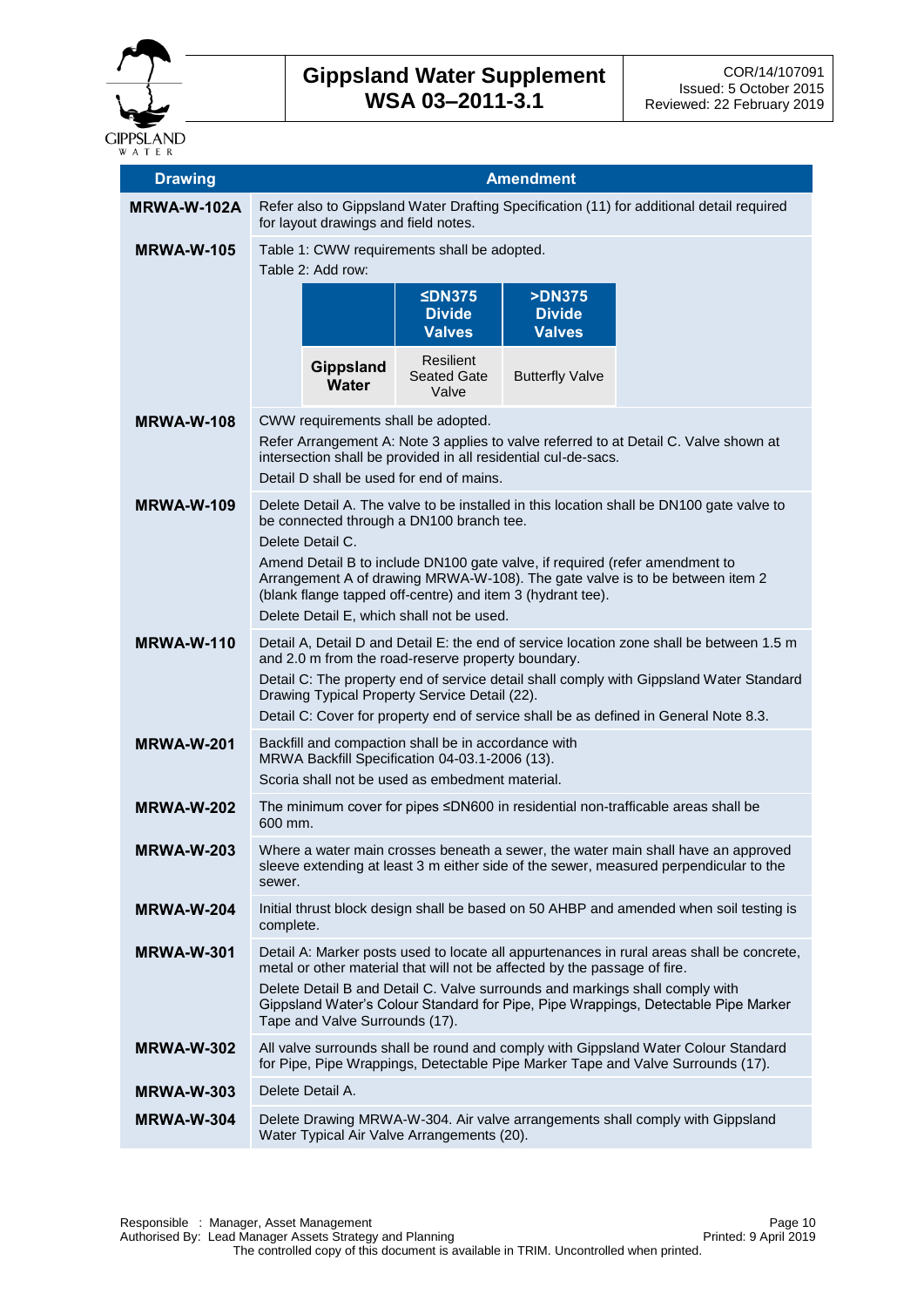

| <b>Drawing</b>                                           | <b>Amendment</b>                                                                                                                                                                                                                      |
|----------------------------------------------------------|---------------------------------------------------------------------------------------------------------------------------------------------------------------------------------------------------------------------------------------|
| <b>MRWA-W-305</b>                                        | Delete Detail C.<br>Delete all Main Connection Details and all Air Valve Details. Air valve arrangements<br>shall comply with Gippsland Water Typical Air Valve Arrangements (20).                                                    |
| MRWA-W-307                                               | Delete Drawing MRWA-W-307. Scour valves shall comply with Gippsland Water Typical<br>Scour Valve Arrangements (20).                                                                                                                   |
| <b>MRWA-W-308</b>                                        | Permanent swabbing points shall be installed on mains ≥DN225 at locations required by<br>Gippsland Water. Permanent swabbing points shall comply with Gippsland Water<br>Standard Drawings Swab Launching and Receiver Pits (23, 24). |
| <b>MRWA 500</b><br><b>Series Drawing</b><br>Nos. 1 & 1A  | Comply also with Gippsland Water Standard Drawing Water Networks Typical Property<br><b>Service Detail</b>                                                                                                                            |
| <b>MRWA 500</b><br><b>Series Drawing</b><br>Nos. 4 to 8  | Supply and maintenance of the dirt box is the property owner's responsibility.<br>Gippsland Water accepts the use of wire strainers in place of the dirt box.                                                                         |
| <b>MRWA 500</b><br><b>Series Drawing</b><br><b>No. 5</b> | Item 3 and Item 7: Replace gate/ball valve with quarter-turn ball valve<br>The spacers placed upstream and downstream of the meter shall comply with meter<br>manufactures' specifications for straight calming sections of pipe.     |
|                                                          |                                                                                                                                                                                                                                       |
|                                                          |                                                                                                                                                                                                                                       |

#### **6. Service connections**

#### **6.1 Reticulation**

Service connections to existing in-service water mains are to be performed by Gippsland Water. Applications for connection are at

[www.gippswater.com.au/GWServices/PropertyConnections/Connections.aspx.](http://www.gippswater.com.au/GWServices/PropertyConnections/Connections.aspx)

Mains to be transferred to Gippsland Water as gifted assets shall have service connections installed during construction of the mains.

#### **6.2 Transfer and distribution mains**

The following policy for service connections to water mains is required to;

- 1. protect transfer and distribution mains within Gippsland Water's district;
- 2. ensure mains specifically designed for transfer and distribution of water are not compromised;
- 3. minimise likelihood of Gippsland Water not meeting the Customer Charter requirements for flow and pressure;
- 4. provide a reference for Gippsland Water employees and customers to determine which transfer and distribution mains must not be tapped, and which distribution mains may be tapped, subject to review

Gippsland Water reserves the right to make case by case assessments on requests to connect to water distribution mains, aiming for resolutions that reflect best outcomes for Gippsland Water and its customers.

The determination of whether a main is a transfer or distribution main is by reference to the AMS Type in Geocortex.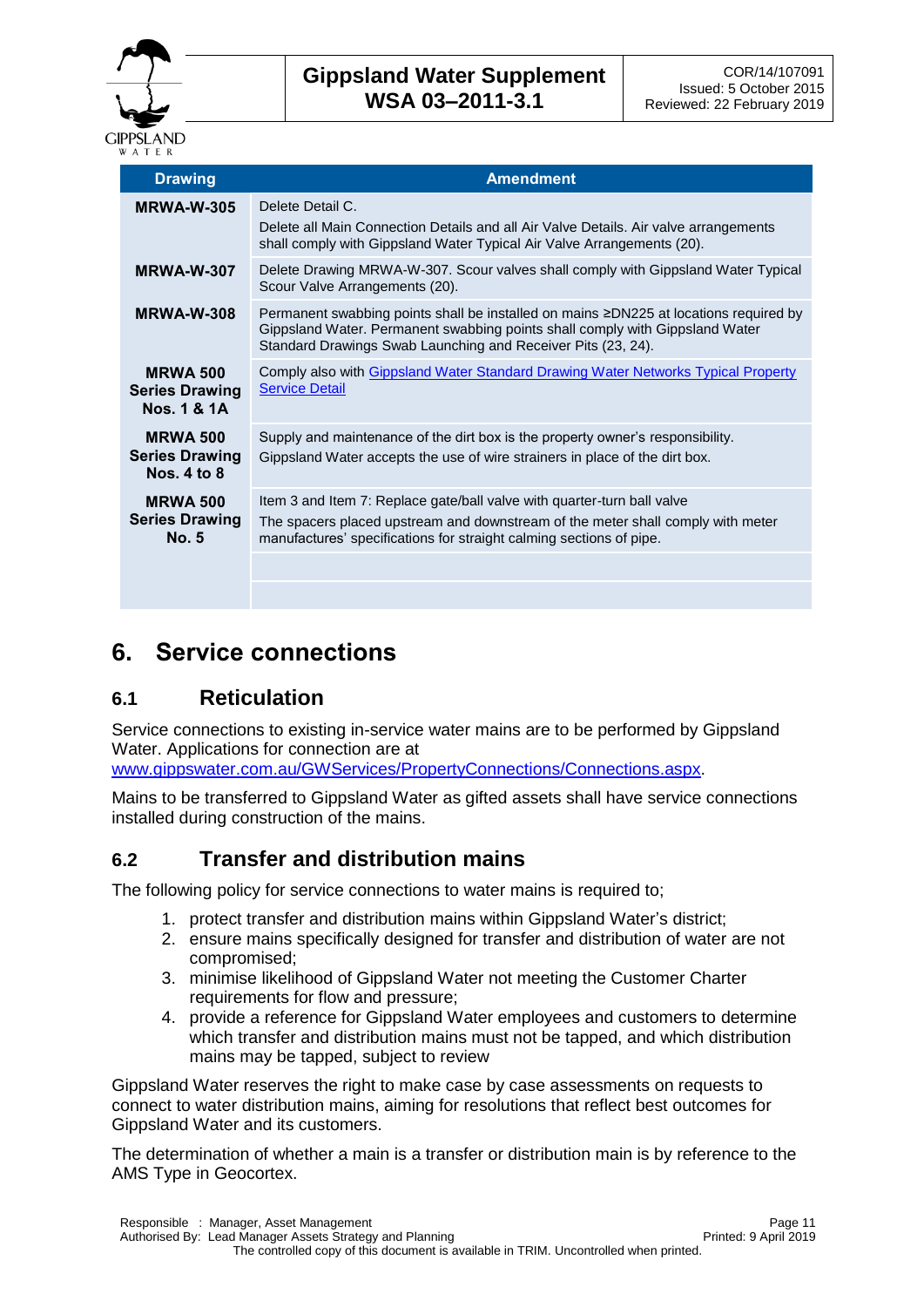

Service connections to transfer mains are not permitted.

Service connections to distribution mains will normally be not permitted. Approval may be granted after review by Asset Strategy and Planning and Field Services groups. Connection to a distribution main may be denied for the reasons including, but not limited to:

- 1. The main's sole purpose is to distribute treated water from one town to another.
- 2. The main is on a pumped system and experiences rapid pressure fluctuations.
- 3. The main is designed to operate outside Gippsland Water's customer charter.
- 4. There is a nearby reticulation main which could service the new connection.
- 5. The main is at capacity and new connections will cause the main to become noncompliant with Gippsland Water's customer charter.
- 6. The tapping is within a current or future disinfection contact zone.
- 7. The main caries water with variable levels of chlorine residual.
- 8. The main is not designed to the standards of the Code.
- 9. The main has a condition rating of poor or very poor.

Service connections to distribution mains, where approved, shall comply with the following requirements:

- 10. A tapping arm shall be provided on the distribution main for connection of the service.
- 11. Connection to critical distribution mains, as defined by Gippsland Water, shall be live.
- 12. Tapping arms shall be designed by an approved Gippsland Water design consultant and approved by Gippsland Water before connection.
- 13. Connections to distribution mains servicing rural or industrial properties shall have approved back-flow prevention device(s) downstream of the meter.
- 14. Distribution mains with cathodic protection shall have the tapping arm insulated from the main.

#### **7. Rural water supply**

Rural water supply schemes are designed to provide stock and domestic water for farming enterprises. The water is not available for broad-acre irrigation, but is allowed for domestic garden watering subject to permanent water savings measures and any applicable water restrictions. The designer shall determine consumption rates for system design by adding the domestic demands to the stock watering demands.

Domestic demand shall be determined from the parameters set out in in Gippsland Water's Potable Water Systems Design Criteria (Reference 9). For Farm Zone properties, replace the term 'Lot' with 'residence'.

Stock watering demands shall be calculated at 100 L/ha/day, irrespective of agricultural enterprise. The water is supplied at ground level to an on-farm reserve storage provided by the customer.